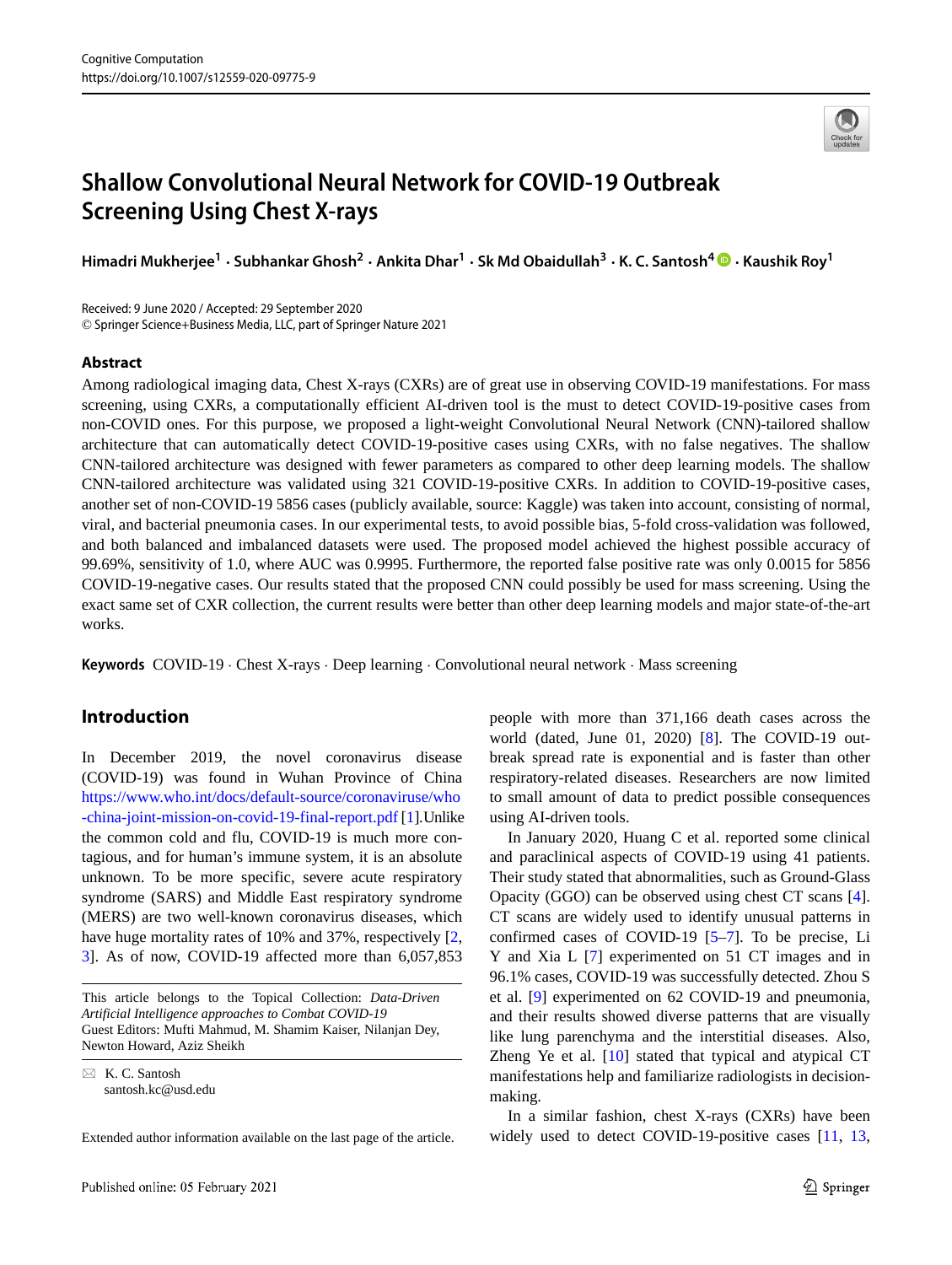[22,](#page-11-11) [24\]](#page-11-12). Soon et al. [\[11\]](#page-11-9) observed the relationship between CXRs and CT images, where 9 COVID-19-positive cases were used. Besides, others were focused on the use of Neural Network-tailored deep learning (DL) models, such as COVID-Net [\[24\]](#page-11-12) and ResNet50 [\[13\]](#page-11-10). COVID-Net was tested only on 31 COVID-19-positive cases, while ResNet50 was tested on 25 COVID-19-positive cases. Similarly, Zhang et al. [\[22\]](#page-11-11) used classical DL model to detect COVID-19-positive cases, where 100 COVID-19 samples were used. As of now, the highest accuracy of 96% was reported to detect COVID-19-positive cases [\[22\]](#page-11-11).

Das et al. [\[15\]](#page-11-13) presented a system for identification of COVID-19 cases with an inception network-based approach. They experimented with 6 different datasets and reported an accuracy of 99.96% in distinguishing positive and healthy cases. Furthermore, they reported an accuracy of 99.92% in distinguishing positive case from a combined set of healthy and pneumonia cases. Asnaoui and Chawki [\[16\]](#page-11-14) presented a deep learning–based approach for detection of COVID-19 cases. They experimented with disparate CNN architectures on CXRs and CTs totalling to 6087 images. An accuracy of 92.18% was reported using Inception-ResNetV2 architecture while an accuracy of 88.09% was obtained using Densenet201.

Pereira et al. [\[17\]](#page-11-15) used multi-class and hierarchical classification for COVID-19 identification from CXRs. They experimented on a self collected dataset named RYDLS-20. They reported F1-scores of 0.65 and 0.89 for multi-class and hierarchical classification approach. Mangal et al. [\[18\]](#page-11-16) presented a deep learning–based technique named CovidAID for detection of COVID-19 cases from CXRs. They experimented with over 6K CXRs having 155 COVID-19 cases and reported an accuracy of 90.5%. Asif et al. [\[19\]](#page-11-17) used an InceptionNetV3-based approach equipped with transfer learning for COVID-19 pneumonia detection from CXRs. They collected data from multifarious sources totalling to over 2K images and reported a validation accuracy of 93%.

Motivated by the fact that X-ray imaging systems are more prevalent and cheaper than CT scan systems, in this paper, a shallow Convolutional Neural Network (CNN) is proposed to detect COIVID-19-positive cases from non-COVID-19 ones using CXRs.

# **Materials and Methods**

## <span id="page-1-0"></span>**Data Collection**

AI-driven tools require enough data so that all possible infestations are trained [\[25\]](#page-11-18). However, as of now, we do not have large amount of data for COVID-19 positive cases, unlike other respiratory-related diseases.

Radiological imaging data are of great use in observing COVID-19 manifestations, where chest X-ray (CXR) imaging systems are more prevalent and cheaper than CT scan systems. As an example, Chest X-ray is the first imaging method to diagnose COVID-19 infection in Spain (dated, March 20, 2020). A chest X-ray is performed in suspected or confirmed patients through specific circuits.

In this paper, publicly available collection of COVID-19-positive CXRs [https://github.com/ieee8023/](https://github.com/ieee8023/covid-chestxray-dataset) [covid-chestxray-dataset](https://github.com/ieee8023/covid-chestxray-dataset) was used. It includes 321 COVID-19-positive cases. To create non-COVID-19 category, another collection (publicly available via Kaggle) of CXRs was used [https://www.kaggle.com/paultimothymooney/](https://www.kaggle.com/paultimothymooney/chest-xray-pneumonia) [chest-xray-pneumonia,](https://www.kaggle.com/paultimothymooney/chest-xray-pneumonia) where there are 5856 (1583, normal and 4273, pneumonia) number of CXRs. Overall, the non-COVID-19 category was composed of viral and bacterial pneumonia cases. The reason behind this mixed bag in one category is to check whether the proposed model can classify COVID-19-positive case from its counterparts. Furthermore, it was observed that CXRs with pneumonia were identical to the COVID-19. Few CXR samples are show in Fig. [1.](#page-2-0)

#### **Shallow Convolutional Neural Network**

Convolutional neural networks (CNNs) [\[23,](#page-11-19) [26\]](#page-11-20) are a class of neural networks which work on the principle of deep learning. A basic CNN architecture consists of alternate layers of convolutional and pooling followed by one or more fully connected layers at the final stage.

The convolutional layer is the prime ingredient of this architecture that detects the existence of a set of features from the input. This layer comprises a set of convolutional kernels. The functioning of this layer can be computed as follows:  $f_c^k(m, n) = \sum_d \sum_{r,s} j_d(r, s) \times i_c^k(v, w)$ , where,  $j_d(r, s)$  is an instance of the input vector  $J_d$ , which is multiplied by  $i_c^k(v, w)$  index of the *k*th kernel of the *c*th layer. The output mapping of the *k*th kernel can me measured as:  $F_c^k = [f_c^k(1, 1), \ldots, f_c^k(m, n), \ldots, f_c^k(M, N)].$ 

The pooling layer is arranged between two convolutional layers that reduces the size of the vectors while keeping their relevancy intact. It aggregates the related information in the region of the receptive domain and outputs the feedback within that region using  $Y_c^k = 0_p(F_c^k)$ , where  $Y_c^k$  determine the pooled feature map of the *c*th layer for *k*th kernel and 0*<sup>p</sup>* determines the kind of pooling operation.

The dense layer accepts the input from the previous stages and globally evaluates the output of all the former layers. Hence, makes a non-linear combination of specified features that are used for the classification purpose.

In this paper, a shallow CNN architecture is proposed, which consists of only four layers as compared to deep architectures. The primary motivation behind this was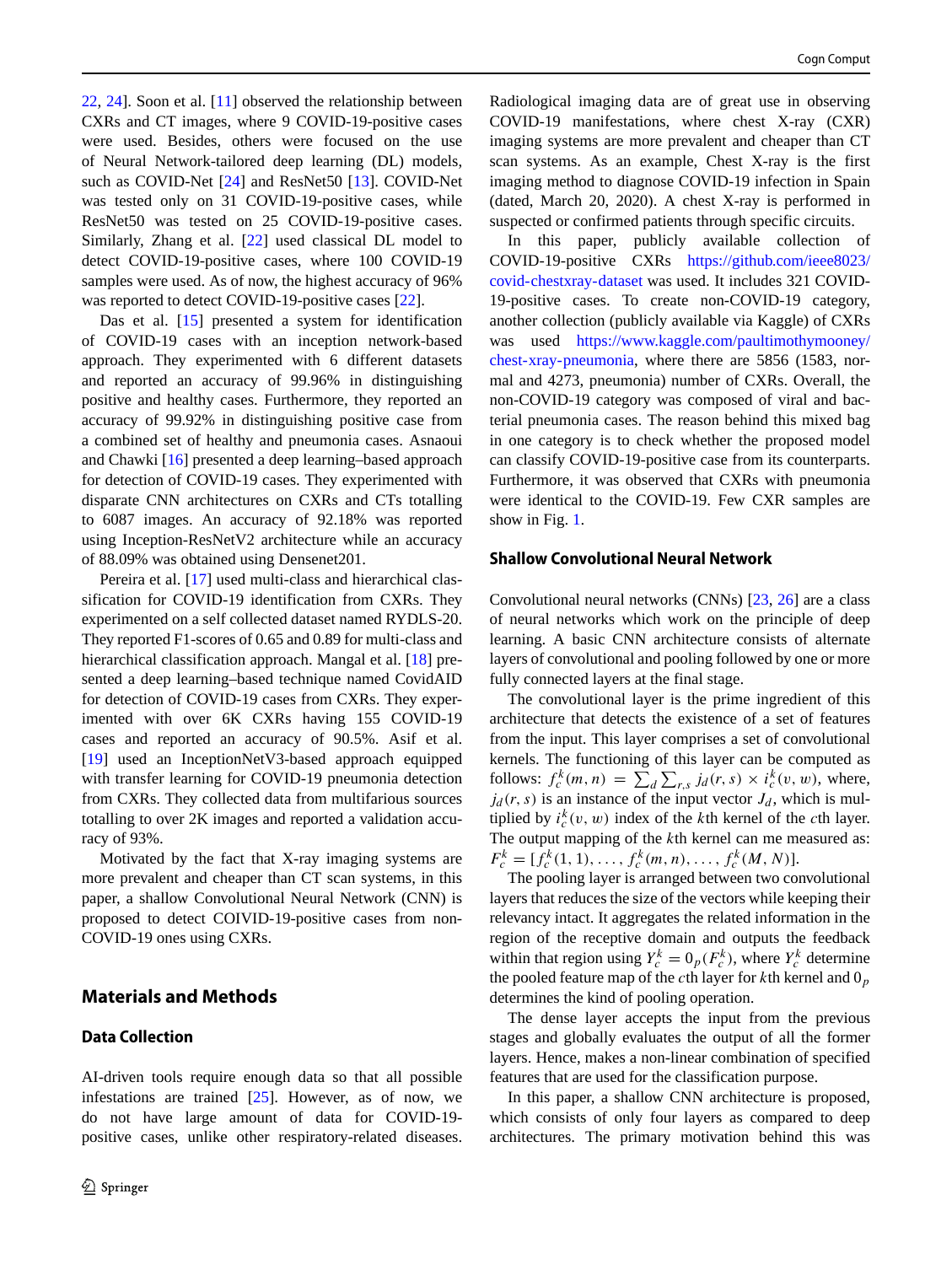<span id="page-2-0"></span>

**Fig. 1** CXR samples: **a**–**c** COVID-19-positive cases and **d**–**f** non-COVID-19 cases (pneumonia)

to design light architecture with minimal number of parameters (weights) so that it does not suffer from heavy computational time. As a result, the proposed shallow (or light-weight) CNN architecture is not just computationally efficient but also is able to avoid possible overfitting. More often, deep architectures are prone to overfitting due to their heavy usage of parameters, and of course, longer training period. The proposed shallow CNN architecture is therefore a better fit for mass population screening especially in resource constrained areas.

The network consists of a single convolution layer, followed by a max-pooling layer and a 256-dimensional dense layer. This was finally followed by a 2-dimensional dense (output) layer. Initially, the images were scaled down to  $50\times50$  pixels and fed to the network. The convolution layer and the first dense layer had Rectified Linear Unit activation function:  $f(x) = \max(0, x)$ , where  $x$  is an input to a neuron. The final dense layer had a softmax activation function:  $\sigma(z)_{j} = \frac{e^{z_{j}}}{\sum_{j=1}^{K}$  $\sum_{k=1}^K e^{z_k}$ where  $z_i$  is an element of input vector  $z$  of size  $K$ . The network is diagrammatically presented in Fig. [2.](#page-2-1) The number of generated parameters is presented in Table [1.](#page-3-0)

<span id="page-2-1"></span>

**Fig. 2** Architecture of the proposed CNN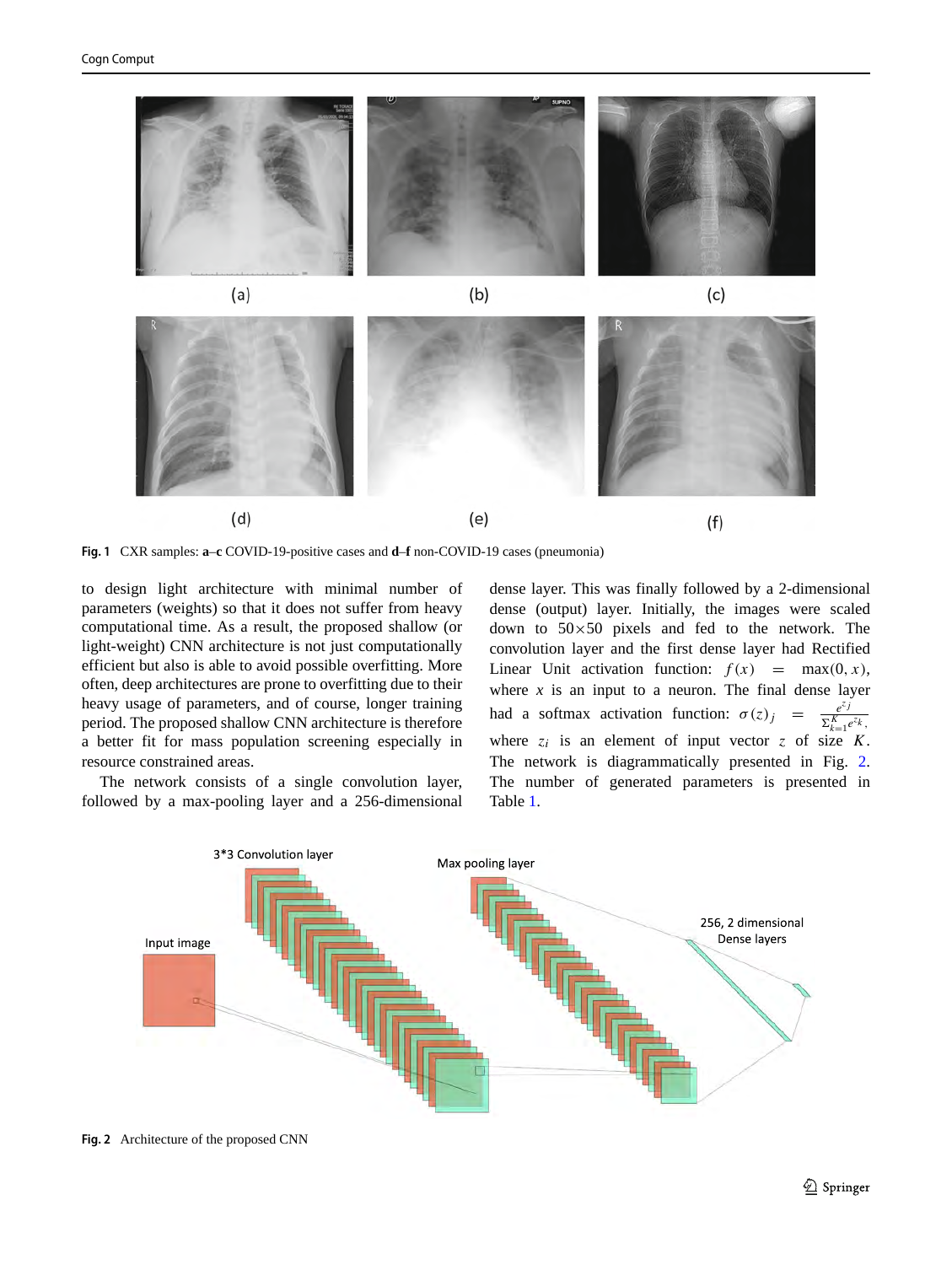<span id="page-3-0"></span>**Table 1** Number of generated parameters by the proposed network for a  $25 \times 25$  image

| Layer       | Parameters |
|-------------|------------|
| Convolution | 280        |
| Dense 1     | 310016     |
| Dense 2     | 514        |
| Total       | 310810     |

Using the proposed shallow CNN architecture, the generated feature maps for COVID-19-positive and pneumonia CXRs are shown in Fig. [3.](#page-3-1)

# **Experiments**

To validate the proposed architecture, a 5-fold crossvalidation was considered for all tests. This provides a thorough statistical analysis of the model. In each fold, we computed the following evaluation metrics: Accuracy, Precision, Sensitivity (Recall), Specificity, F1 score, and Area under ROC curve (AUC). They were computed as:

$$
\text{Accuracy} = \frac{T_P + T_N}{T_P + T_N + F_P + F_N},
$$
\n
$$
\text{Precision} = \frac{T_P}{T_P + F_P},
$$

Sensitivity (Recall) = 
$$
\frac{T_P}{T_P + F_N}
$$
,  
\nSpecificity =  $\frac{T_N}{T_N + F_P}$ , and  
\nF1 score =  $2 \times \frac{\text{Precision} \times \text{Recall}}{\text{Precision} + \text{Recall}}$ , (1)

where  $T_P$ ,  $T_N$ ,  $F_P$ , and  $F_N$  refer to true positive, true negative, false positive, and false negative, respectively.

#### **Results on Balanced Dataset**

Since machine learning tools traditionally require balanced dataset, we first created equal number of COVID-19 positive and COVID-19-negative cases from two different data collections [https://github.com/ieee8023/covid-chestxray](https://github.com/ieee8023/covid-chestxray-dataset)[dataset](https://github.com/ieee8023/covid-chestxray-dataset) and [https://www.kaggle.com/paultimothymooney/](https://www.kaggle.com/paultimothymooney/chest-xray-pneumonia) [chest-xray-pneumonia](https://www.kaggle.com/paultimothymooney/chest-xray-pneumonia) (*cf.* Section ["Data Collection"](#page-1-0)). For a quick note, in this section, for our experimental tests, we have 321 COVID-19-positive cases and 321 non-COVID-19 cases.

As the proposed shallow CNN architecture requires several parameters, the first set of experiment tests were based on how well the model can be trained. For this, a few essential parameters, such as image size, number of filters used in convolutional layer and its filter size, pooling window size, and batch size were considered. In what follows, these parameters are discussed.

<span id="page-3-1"></span>

**Fig. 3** Feature map visualization: **a** COVID-19-positive case and its corresponding **b**–**d** feature maps; and **e** pneumonia-positive case and its corresponding **f**, **g** feature maps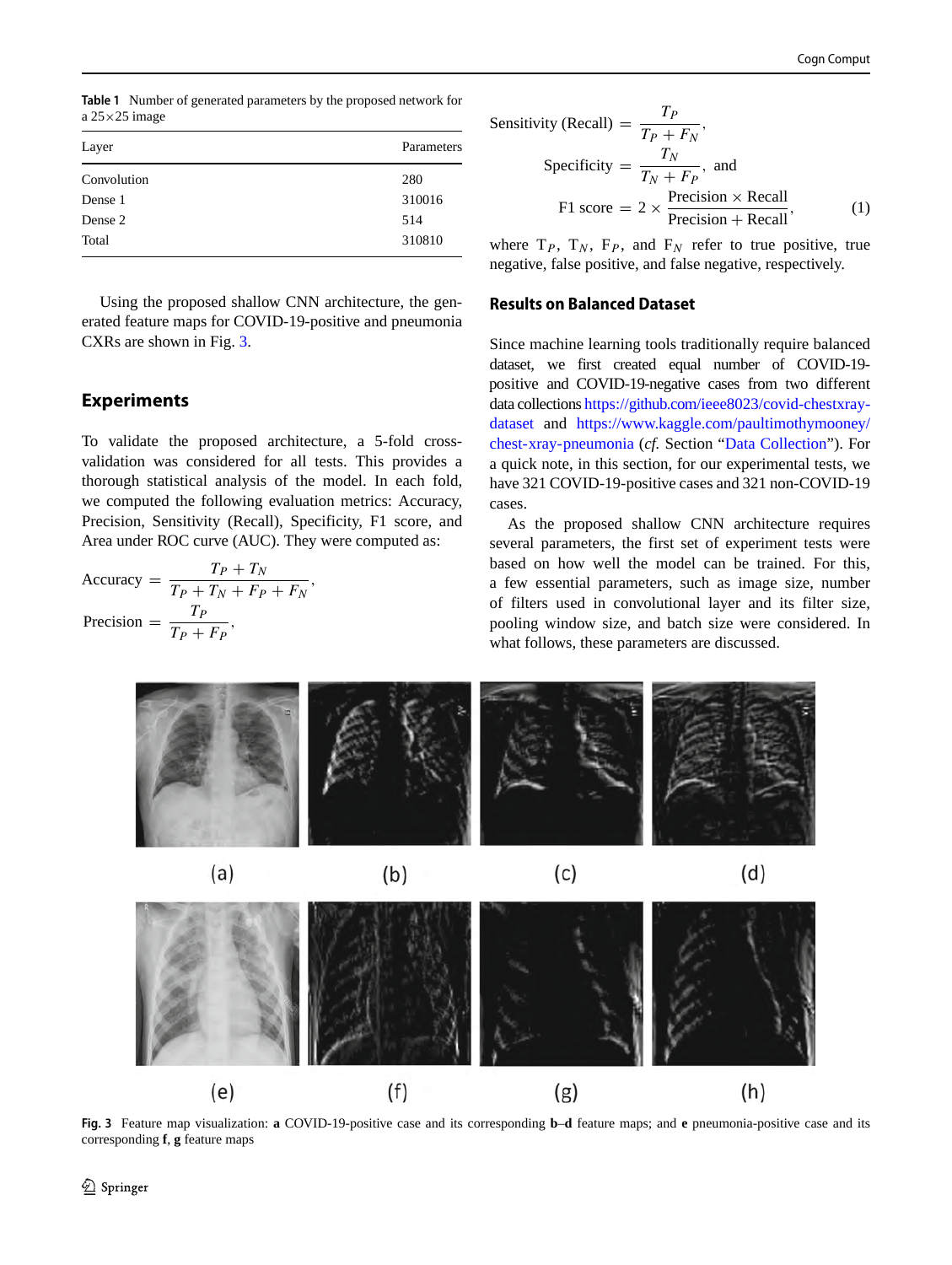| Batch size: 20 |          |              | Batch size: 25 (best result) |          |              |
|----------------|----------|--------------|------------------------------|----------|--------------|
|                | COVID-19 | Non-COVID-19 |                              | COVID-19 | Non-COVID-19 |
| COVID-19       | 321      | $\theta$     | COVID-19                     | 321      | 0            |
| Non-COVID-19   | 3        | 318          | Non-COVID-19                 | 2        | 319          |
| Batch size: 50 |          |              | Batch size: 75               |          |              |
|                | COVID-19 | Non-COVID-19 |                              | COVID-19 | Non-COVID-19 |
| COVID-19       | 319      | 2            | COVID-19                     | 320      |              |
| Non-COVID-19   | 3        | 318          | Non-COVID-19                 | 4        | 317          |
| Batch size:100 |          |              | Batch size:125               |          |              |
|                | COVID-19 | Non-COVID-19 |                              | COVID-19 | Non-COVID-19 |
| COVID-19       | 320      |              | COVID-19                     | 320      |              |
| Non-COVID-19   | 3        | 318          | Non-COVID-19                 | 3        | 318          |

<span id="page-4-0"></span>**Table 2** Confusion matrices for different batch sizes

- 1. Image size: CXR image size were of different sizes in the dataset. They were, therefore, resized into a fixed dimension. For experimental purpose, the resized dimensions were varied from  $20 \times 20$  to  $150 \times 150$ pixels. With the proposed model, better result (accuracy  $= 99.53\%$ ) was obtained from CXRs of size 25  $\times$  25 as compared to  $50 \times 50$  (accuracy = 99.07%) and  $150 \times 150$ (accuracy = 99.38%). The result for  $20 \times 20$  was similar to that of the  $150\times150$  images.
- 2. Number of filters in convolution layer: In convolution layer, different number of filters were employed, such as 5, 10, 20, and 30. Of all, it is observed best results were obtained from the experimental test, where 10 filters were used.
- 3. Filter size: The convolution filter size was also experimented with, from 2 to 5 with an increment of 1:  $2 \times 2$ ,  $3 \times 3$ , ...,  $5 \times 5$ . Of all, the best results were obtained from the filter of size  $2 \times 2$  (accuracy = 99.38%).
- 4. Pooling window size: Like filter size, the pooling windows were varied from 2 to 4, with an increment

of 1:  $2\times2$ ,  $3\times3$ , and  $4\times4$ . The experimental test results dropped on increasing the pooling window size. Therefore, the pooling window size was fixed at 2  $(\text{accuracy} = 99.38\%).$ 

5. Batch size: During training period, different batch sizes were applied, starting from 25 to 125 instances with the difference of 25. Of all, best results were obtained from 25 instances (accuracy  $= 99.69\%$ ). As the best results were obtained for 25 instances, we tested 20 instance batch size as well to check accuracies were similar. In both 20 and 25 instance batch sizes, all 321 COVID-19 positive cases were correctly identified. However, in the case of 20 instances, 318 non-COVID-19 cases were correctly identified while in the case of 25 instances, 319 non-COVID-19 cases were properly identified. The detailed experimental test results for different batch sizes are provided in Table [2.](#page-4-0) The results were further analyzed with respect to several performance metrics, such as sensitivity, specificity, precision, F1 score, and AUC, which are detailed in Table [3.](#page-4-1) For better understanding, corresponding ROC curves are provided in Fig. [4.](#page-5-0)

| Metrics             | Batch size     |                |        |        |        |        |
|---------------------|----------------|----------------|--------|--------|--------|--------|
|                     | 20             | 25             | 50     | 75     | 100    | 125    |
| Sensitivity         |                |                | 0.9938 | 0.9969 | 0.9969 | 0.9969 |
| Specificity         | 0.9907         | 0.9938         | 0.9907 | 0.9875 | 0.9907 | 0.9907 |
| Precision           | 0.9907         | 0.9938         | 0.9907 | 0.9877 | 0.9907 | 0.9907 |
| False positive rate | 0.0093         | 0.0062         | 0.0093 | 0.0125 | 0.0093 | 0.0093 |
| False negative rate | $\overline{0}$ | $\overline{0}$ | 0.0062 | 0.0031 | 0.0031 | 0.0031 |
| Accuracy (%)        | 99.53          | 99.69          | 99.22  | 99.22  | 99.38  | 99.38  |
| F1 Score            | 0.9953         | 0.9969         | 0.9922 | 0.9922 | 0.9938 | 0.9938 |
| <b>AUC</b>          | 0.9997         | 0.9995         | 0.9993 | 0.9991 | 0.9993 | 0.9996 |

<span id="page-4-1"></span>**Table 3** Performance metrics for different batch sizes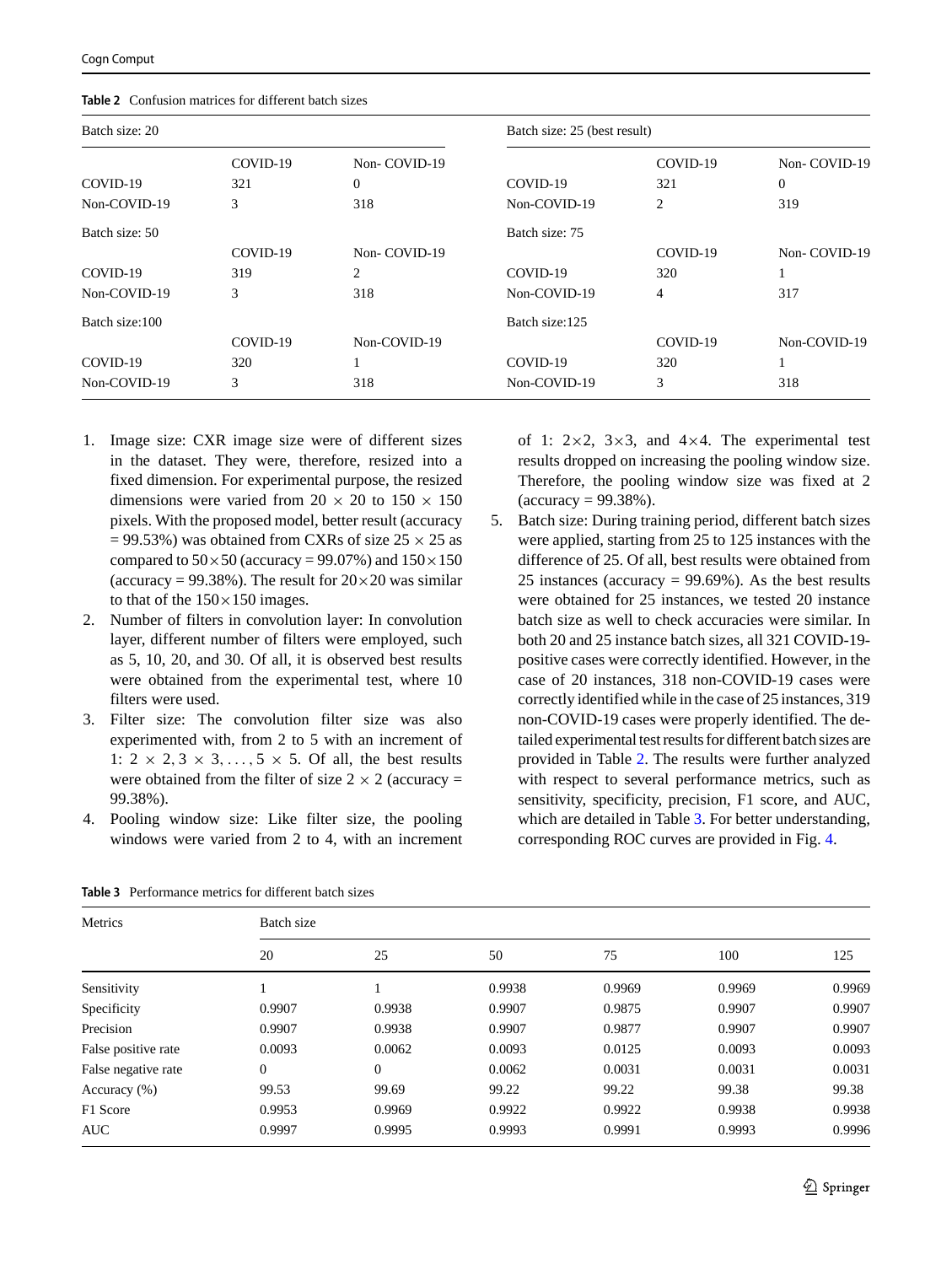<span id="page-5-0"></span>

**Fig. 4** ROC curves for different batch sizes: **a** 20 batch size; **b** 25 batch size; **c** 50 batch size; **d** 75 batch size; **e** 100 batch size; and **f** 125 batch size. The batch size of 50 was found to be the best of all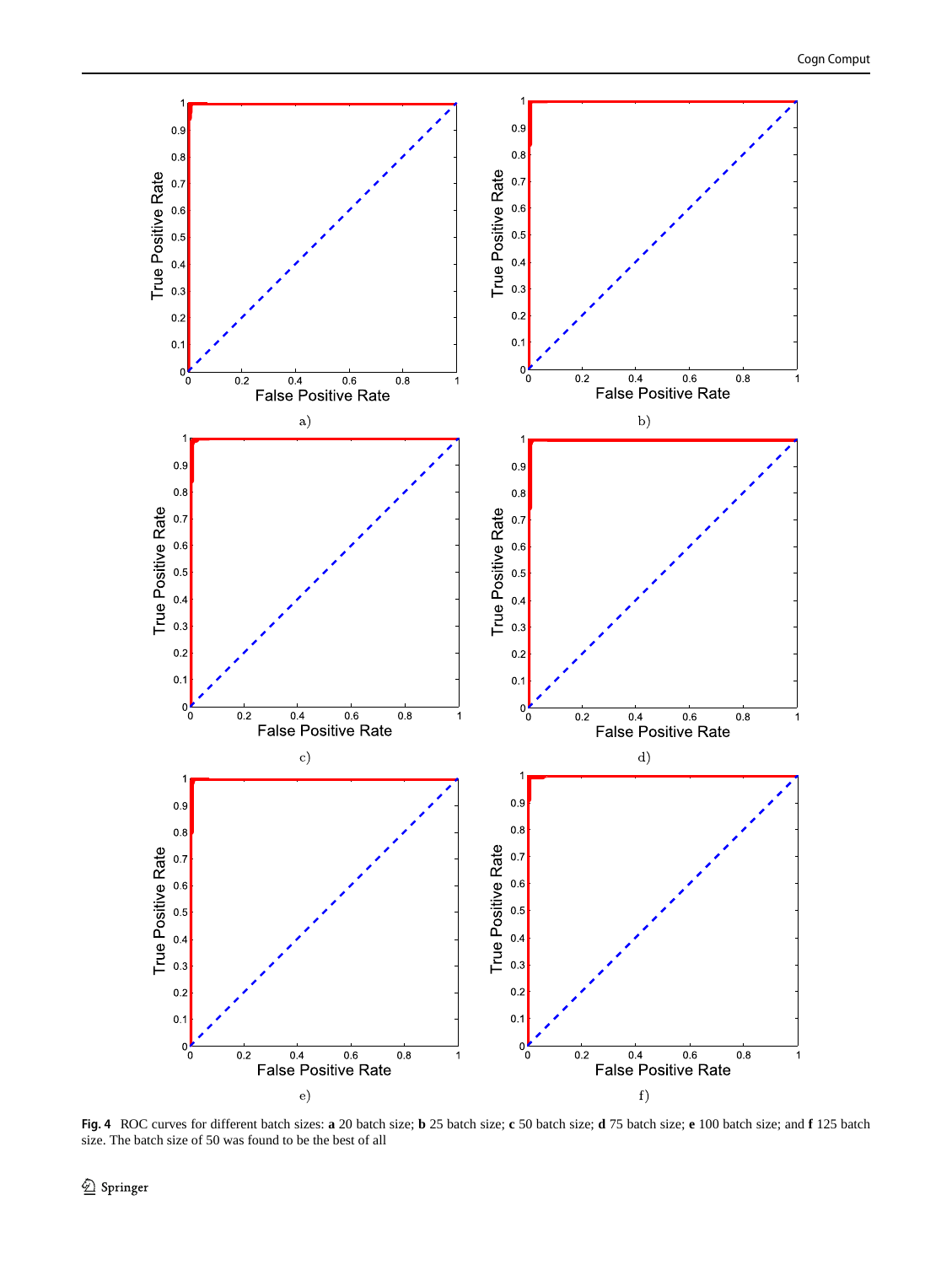On the whole, for the proposed shallow CNN-based architecture, parameters were tuned for upcoming test purposes.

As of now, we observed that the best performance scores were achieved when the architecture used 10 filters of size  $2 \times 2$  in the convolution layer, batch size of 25 for CXR image size of  $25 \times 25$  pixels, and the window size of  $2 \times 2$  in the pooling layer. With these parameters, thorough experimental results are provided in Table [3.](#page-4-1) For better understanding, corresponding ROC curves are provided in Fig. [4.](#page-5-0) The proposed model provided the highest possible accuracy of 99.69% with an AUC of 0.9995. It is important to note that the proposed model received a false negative rate of 0.

The results can now be taken for a comparison with other existing deep learning models. For a comparison, the exact same set of experimental datasets were applied to other popular deep learning (DL) architectures, such as MobileNet [\[27\]](#page-11-21), InceptionV3 [\[21\]](#page-11-22), and ResNet50 [\[29\]](#page-11-23). Their performance scores along with the number of generated parameters are presented in Table [4.](#page-6-0) Furthermore, the corresponding ROC curves are provided in Fig. [5.](#page-7-0) Among the three, MobileNet performed the best followed by InceptionV3 and ResNet50. MobileNet achieved an overall accuracy of 99.69% while ResNet50 achieved an overall accuracy of 95.02%. In the case of ResNet50 and InceptionV3, not limited to accuracy, the proposed model outperformed them with remarkable difference in terms of other metrics, such as sensitivity, false negative rate, precision, and AUC. Even though, the difference between the proposed shallow CNN and MobileNet was marginal, it is important to take a look at number of parameters used. Considering computational complexity issue, the proposed model required 310,810 number of parameters, which was 98.83% lesser than InceptionV3, 95.81% lesser than MobileNet and 99.37% lesser than ResNet50.

#### **Results on Imbalanced Dataset**

Since dataset sizes vary over time (since January 2020) [https://github.com/ieee8023/covid-chestxray-dataset,](https://github.com/ieee8023/covid-chestxray-dataset) the reported works in the state-of-the-art literature used different datasets in an imbalanced scenario. Following the exact same trend, in this section, we performed another set of experimental tests using the complete Kaggle data collection [https://www.kaggle.com/paultimothymooney/](https://www.kaggle.com/paultimothymooney/chest-xray-pneumonia) [chest-xray-pneumonia](https://www.kaggle.com/paultimothymooney/chest-xray-pneumonia) (*cf.* Section ["Data Collection"](#page-1-0)) was used, which was altogether 5856 CXRs (1583, normal and 4273, pneumonia). As a result, the size of non-COVID-19 category was 1724.30% bigger than the size of COVID-19 positive category.

Imbalanced dataset typically portrays a real-world scenario. As before, confusion matrix is provided in Table [5.](#page-7-1) The results were further analyzed (for other established architectures as well) with respect to several performance metrics, such as sensitivity, specificity, precision, F1 score, and AUC, which are detailed in Table [6.](#page-8-0) For better understanding, corresponding ROC curves are provided in Fig. [6.](#page-8-1)

On such an imbalanced dataset, we achieved an accuracy of 99.69%. In this scenario, a false negative rate of only 0.0015 was obtained which points towards steady identification of COVID-19-positive cases amidst pneumonia and healthy CXRs. Furthermore, a false negative rate of 0.0312 was obtained, which demonstrates ability of the network to handle imbalanced negative class. This is often the scenario in real world during mass screening which is essential in the present situation. Among other architectures, InceptionV3 produced the best result of 99.01%. However, the sensitivity value was 0.8816, which was less. In case of other networks, data imbalance was a major problem, which is evident in Table [6.](#page-8-0)

<span id="page-6-0"></span>**Table 4** Performance comparison with other deep learning models for balanced dataset

| Metrics             | Inception V3 | MobileNet | ResNet <sub>50</sub> | Proposed CNN |
|---------------------|--------------|-----------|----------------------|--------------|
| Sensitivity         | 1.0000       | 1.0000    | 0.9252               | 1.0000       |
| Specificity         | 0.9751       | 0.9938    | 0.9751               | 0.9938       |
| Precision           | 0.9757       | 0.9938    | 0.9738               | 0.9938       |
| False positive rate | 0.0249       | 0.0062    | 0.0249               | 0.0062       |
| False negative rate | 0.0000       | 0.0000    | 0.0748               | 0.0000       |
| Accuracy (%)        | 98.75        | 99.69     | 95.02                | 99.69        |
| F1 Score            | 0.9877       | 0.9969    | 0.9489               | 0.9969       |
| AUC.                | 0.9877       | 0.9969    | 0.9355               | 0.9995       |
| Parameters          | 26,522,146   | 7,423,938 | 49,278,594           | 310,810      |

Bold entries denote best result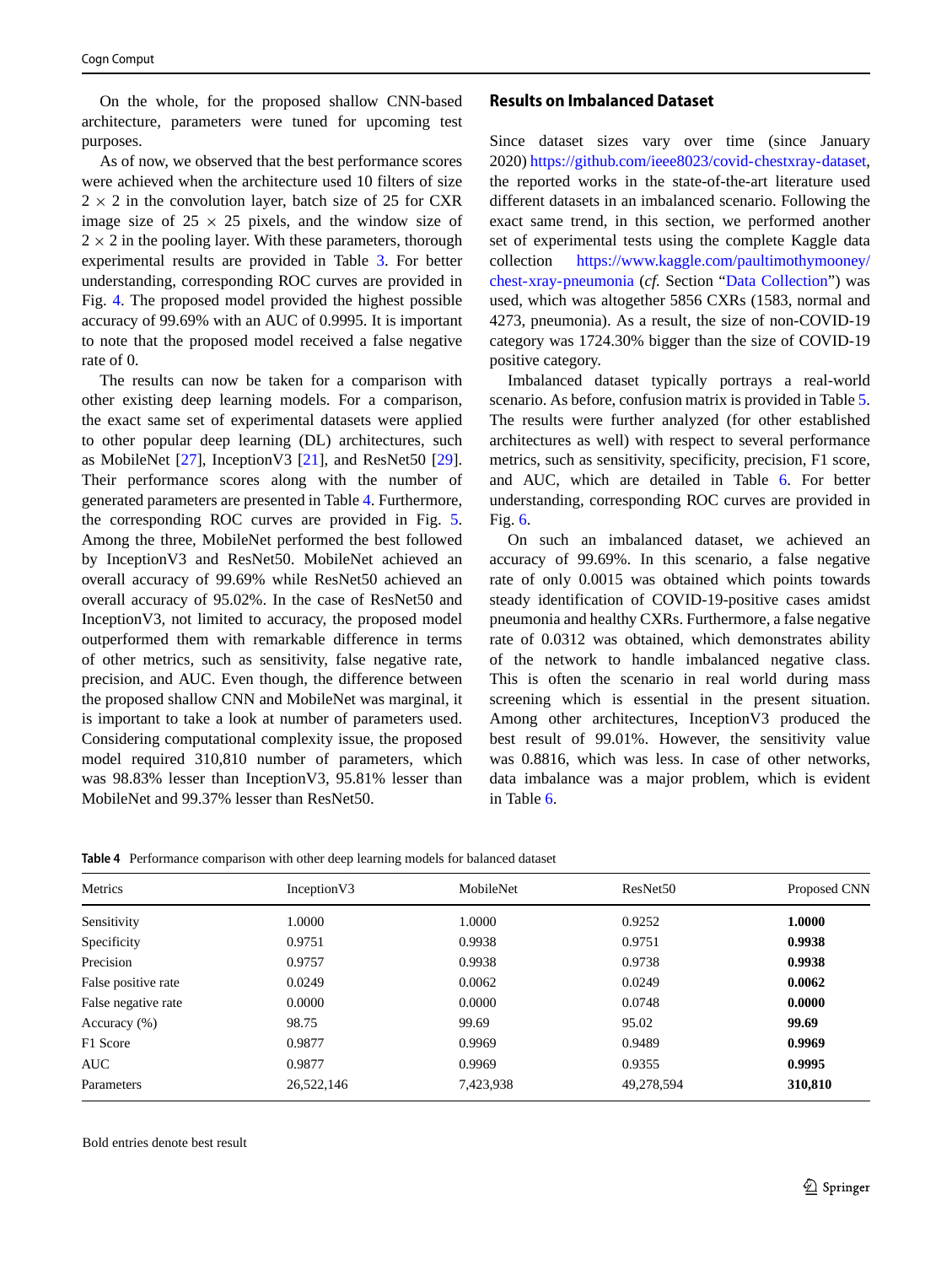<span id="page-7-0"></span>

**Fig. 5** ROC curves for **a** InceptionV3, **b** MobileNet, and **c** ResNet50

#### **Results on Extended Dataset**

Experiments were performed on an extended dataset from [https://github.com/ieee8023/covid-chestxray-dataset,](https://github.com/ieee8023/covid-chestxray-dataset) where 439 COVID-19 CXRs were obtained from this set. A similar number of non-COVID-19 pneumonia CXRs were used from [https://www.kaggle.com/paultimothymooney/](https://www.kaggle.com/paultimothymooney/chest-xray-pneumonia) [chest-xray-pneumonia](https://www.kaggle.com/paultimothymooney/chest-xray-pneumonia) for putting together the negative

<span id="page-7-1"></span>**Table 5** Confusion matrices for imbalanced dataset

|              | COVID-19 | Non-COVID-19 |
|--------------|----------|--------------|
| COVID-19     | 311      | 10           |
| Non-COVID-19 | 9        | 5847         |

class. The interclass confusions for this dataset are presented in Table [7.](#page-9-0) The afore mentioned performance metrics were also computed for this setup which are listed in Table [8.](#page-9-1) The ROC curve for the same is presented in Fig. [7.](#page-9-2) It is noted that the results do not deviate much on increasing the dataset. Besides, the new additions to the data were different in terms of quality. This points to the system's suitability for real-world scenarios, where the size of the data changes over time.

### **State-of-the-art Comparison**

As mentioned earlier, let us compare our results with previously reported works that used similar set of datasets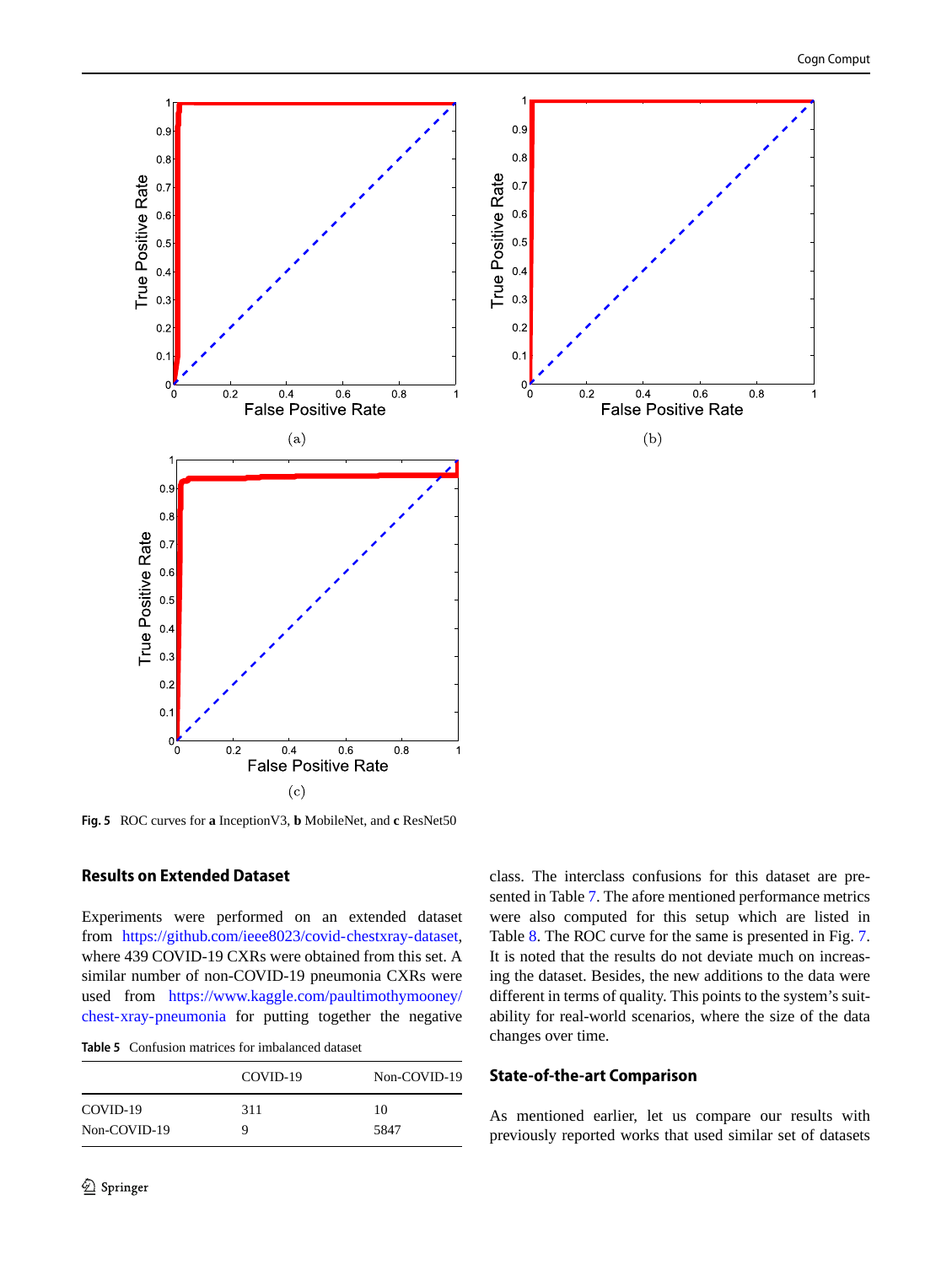<span id="page-8-0"></span>**Table 6** Performance metrics for imbalanced data

| Metrics                    | Inception V3 | MobileNet | ResNet <sub>50</sub> | Proposed CNN |
|----------------------------|--------------|-----------|----------------------|--------------|
| Sensitivity                | 0.8816       | 0.0000    | 0.0000               | 0.9688       |
| Specificity                | 0.9961       | 1.0000    | 1.0000               | 0.9985       |
| Precision                  | 0.9248       | 0.0000    | 0.0000               | 0.9719       |
| <b>False Positive Rate</b> | 0.0039       | 0.0000    | 0.0000               | 0.0015       |
| <b>False Negative Rate</b> | 0.1184       | 1.0000    | 1.0000               | 0.0312       |
| Accuracy (%)               | 99.01        | 94.80     | 94.80                | 99.69        |
| F1 Score                   | 0.9027       | 0.0000    | 0.0000               | 0.9704       |
| AUC                        | 0.9870       | 0.5000    | 0.5000               | 0.9969       |

Bold entries denote best result

<span id="page-8-1"></span>

**Fig. 6** ROC curves for **a** InceptionV3, **b** MobileNet, **c** ResNet50, and **d** Proposed network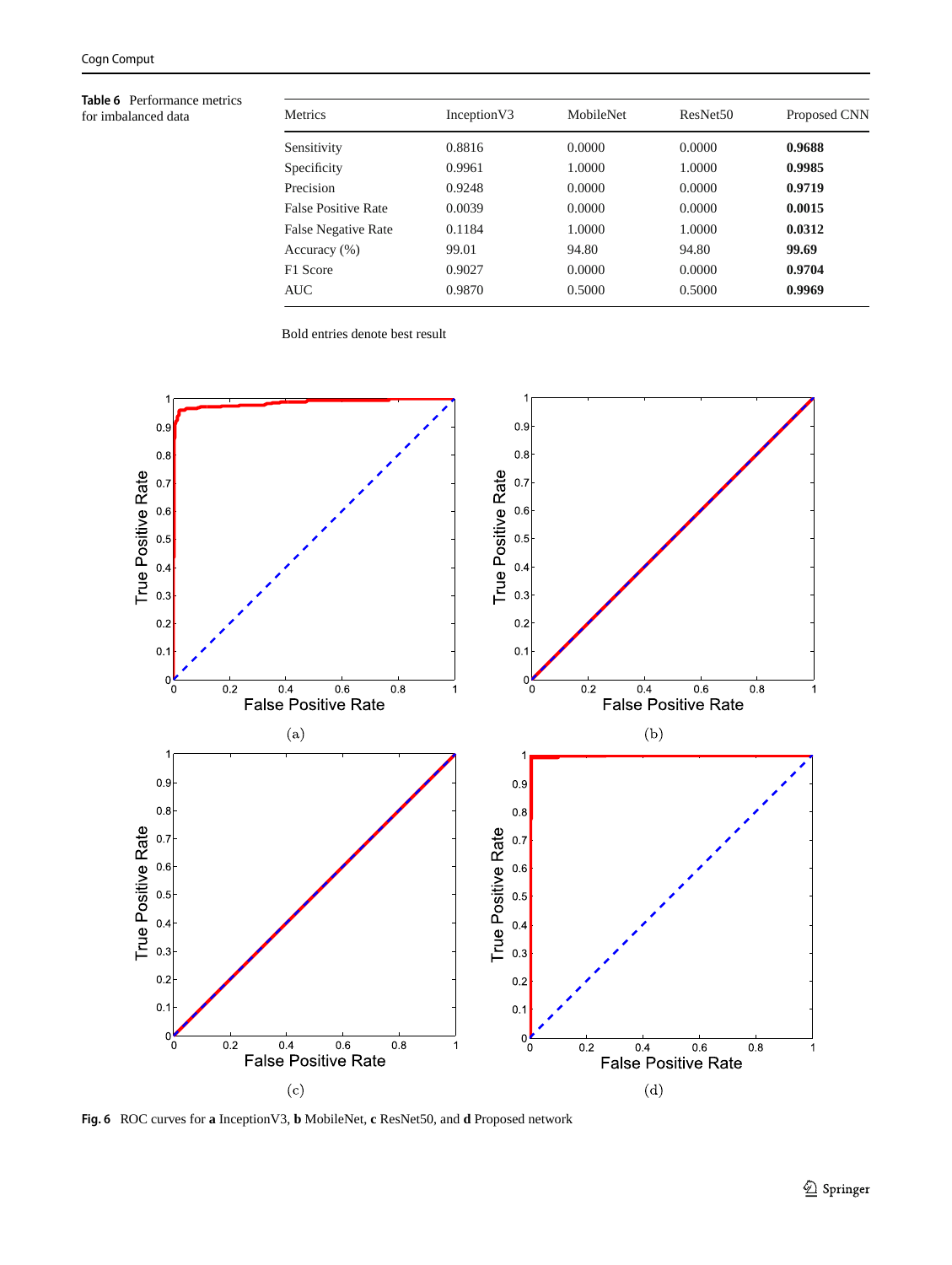<span id="page-9-0"></span>

|  | <b>Table 7</b> Confusion matrices for extended dataset |  |  |  |  |
|--|--------------------------------------------------------|--|--|--|--|
|--|--------------------------------------------------------|--|--|--|--|

|              | COVID-19 | Non-COVID-19 |
|--------------|----------|--------------|
| COVID-19     | 437      |              |
| Non-COVID-19 |          | 435          |

(but different sizes). A comparative study was provided in Table [9.](#page-10-0)

Wang et al. [\[24\]](#page-11-12) tested their tool on 31 COVID-19 positive cases and reported accuracy was 92.6% with a sensitivity score of 0.80. This means that all COVID-19-positive cases were not correctly classified. Sethy and Behera [\[13\]](#page-11-10) tested 25 COVID-19-positive cases and reported an accuracy of 95.38%, where sensitivity was 97.44. Zhang et al. [\[22\]](#page-11-11) reported an accuracy of 96.00%, where 100 COVID-19-positive cases were tested. Abbas et al. [\[12\]](#page-11-24) used 105 COVID-19-positive cases, which were further decomposed. Thirty percent of this data was used for testing, where accuracy, sensitivity, specificity, and precision of 95.12%, 97.91%, 91.87%, and 93.36% were reported. Luz et al. [\[20\]](#page-11-25) trained/tested their system with 31 COVID-19-positive cases and reported an accuracy of 93.9% and a sensitivity of 0.968. Li et al. [\[14\]](#page-11-26) tested their mobile-based system with 36 COVID-19-positive cases and reported an accuracy of 93.5% with AUC of 0.992. Apostolopoulos and Mpesiana [\[28\]](#page-11-27) experimented with 224 COVID-19-positive cases and obtained accuracy, sensitivity, and specificity values of 96.78%, 98.66%, and 96.46%. For the newly updated dataset collection, which was composed of 321 COVID-19 CXRs, the proposed model achieved higher performance scores in terms of accuracy, precision, sensitivity, F1 score, and AUC (see Table [9\)](#page-10-0). To be precise, test results were higher than stateof-the-art works.

<span id="page-9-1"></span>

| <b>Table 8</b> Performance metrics for extended data |  |
|------------------------------------------------------|--|
|------------------------------------------------------|--|

| Metrics                    | Proposed CNN |
|----------------------------|--------------|
| Sensitivity                | 0.9954       |
| Specificity                | 0.9909       |
| Precision                  | 0.9909       |
| <b>False Positive Rate</b> | 0.0091       |
| <b>False Negative Rate</b> | 0.0046       |
| Accuracy (%)               | 99.32        |
| F1 Score                   | 0.9932       |
| AUC.                       | 0.9997       |

<span id="page-9-2"></span>

**Fig. 7** ROC curve for extended dataset

#### **Discussions**

For COVID-19 screening, since sensitivity measures the likelihood that the model would not miss to detect COVID-19-positive patients, it plays a crucial role in validating model in early stages of a pandemic. As a consequence, it helps prevent further COIVD-19 spreading. The similar argument lies in computing false negative rate. Furthermore, precision indicates the probability in detecting COVID-19 positive cases. It is useful as it measures the likelihood that a model would not make a mistake to classify the COVID-19-positive patients as normal (taking false alarms into account) and it is important in the later stages of a pandemic, when medical resources are limited to COVID-19 patients. Accuracy was computed to measure the overall performance of the model. AUC, on the other hand, conveys how stable the system was: degree of measure of separability (between two categories: COVID-19 and non-COVID-19).

In the case of the balanced dataset, the proposed model achieved an average sensitivity score of 1.0, using 5-fold cross-validation protocol. This means that false negative rate was 0. The proposed model reported an average precision of 0.9938. As the work was particularly focused on detecting COVID-19-positive cases, the discussion can be limited to sensitivity, false positive rate, and precision. Similarly, other metrics (as provided in Table [3\)](#page-4-1) are of importance to test further the robustness of the model.

For the imbalanced dataset, a sensitivity score of 0.9688 was obtained. The false negative rate was quite low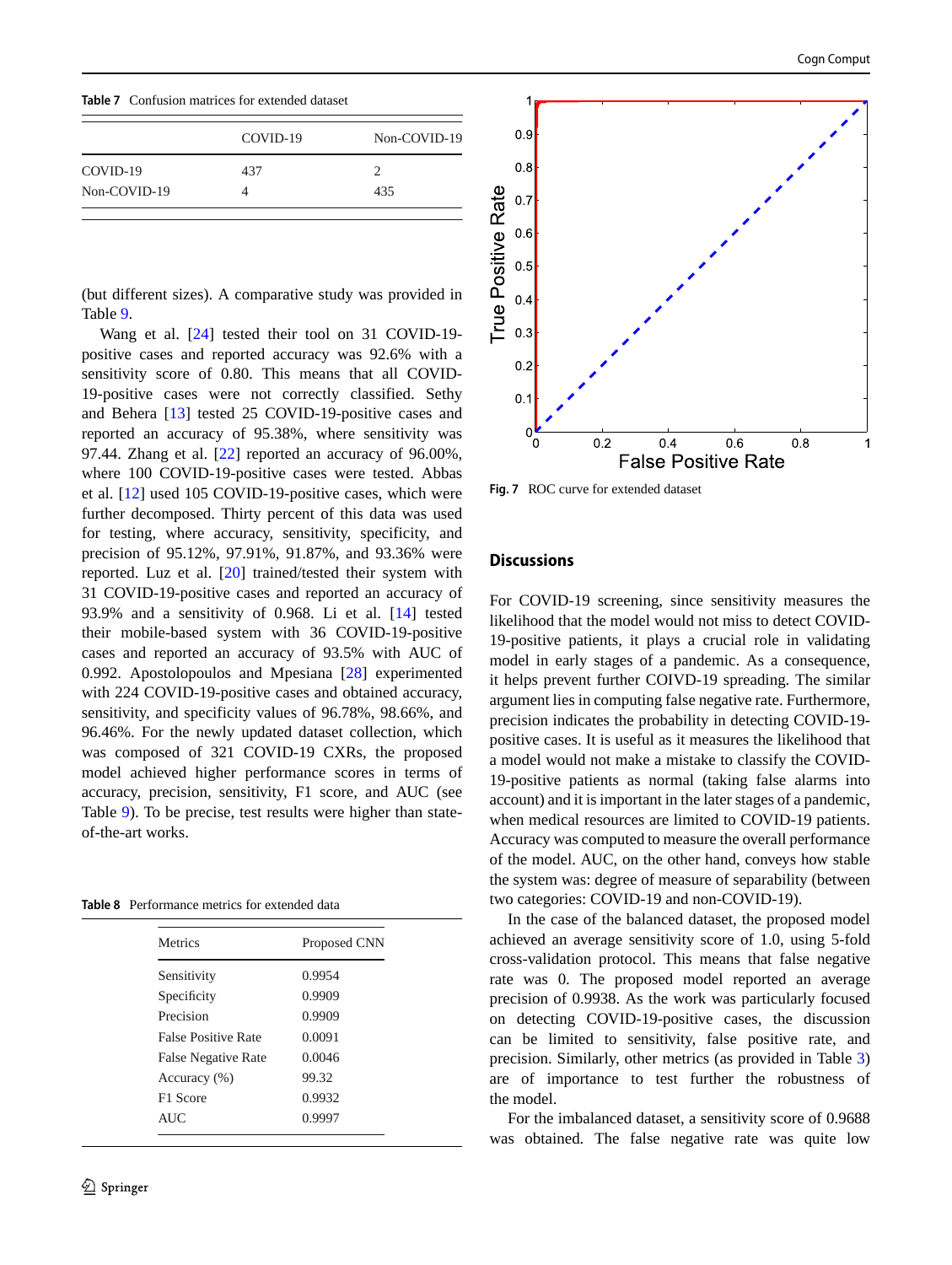| Apostolopoulos and Mpesiana (2020) [28]. Since authors did not report results for several different metrics, there exists symbol $4^{+2}$ in the table<br>Table 9 Comparative study. Index: Li et al. (2020) [14], Abbas |       |        |                          |                | et al. (2020)[12], Luz et al. (2020)[20], Wang et al. (2020) [24], Sethy and Behera (2020) [13], Zhang et al. (2020) [22], and |                |                          |                                     |
|--------------------------------------------------------------------------------------------------------------------------------------------------------------------------------------------------------------------------|-------|--------|--------------------------|----------------|--------------------------------------------------------------------------------------------------------------------------------|----------------|--------------------------|-------------------------------------|
| Metrics                                                                                                                                                                                                                  |       |        |                          |                | Li et al. [14] Abbas et al. [12] Luz et al. [20] Wang et al. [24] Sethy & Behera [13] Zhang et al. [22] Aposto-lopoulos &      |                | Mpesiana <sup>[28]</sup> | (proposed)<br>Shallow<br><b>CNN</b> |
| Dataset (No. of tested COVID-<br>19-positive cases)                                                                                                                                                                      | 36    | 32     | 31                       | ಸ              |                                                                                                                                | $\approx$      | 224                      | 321                                 |
| Sensitivity                                                                                                                                                                                                              |       | 0.9791 | 0.968                    | 0.871          | 0.9729                                                                                                                         | 0.9600         | 0.9866                   | 1.0000                              |
| Specificity                                                                                                                                                                                                              |       | 0.9187 |                          |                | 97.4705                                                                                                                        | 0.7065         | 0.9646                   | 0.9938                              |
| Precision                                                                                                                                                                                                                |       | 0.9336 | $\overline{\phantom{a}}$ | $\overline{1}$ |                                                                                                                                | $\overline{1}$ |                          | 0.9938                              |
| False positive rate                                                                                                                                                                                                      |       |        | I                        | Ï              |                                                                                                                                | Ī              |                          | 0.0062                              |
| False negative rate                                                                                                                                                                                                      |       |        |                          |                |                                                                                                                                | I              |                          | 0.0000                              |
| Accuracy (%)                                                                                                                                                                                                             | 93.5  | 95.12  | 93.9                     | 92.6           | 95.38                                                                                                                          | 83.34          | 96.78                    | 99.69                               |
| F1 score                                                                                                                                                                                                                 |       |        |                          | Ï              | 0.9552                                                                                                                         | Ï              |                          | 0.9969                              |
| <b>AUC</b>                                                                                                                                                                                                               | 0.992 | I      | I                        |                |                                                                                                                                | I              | Ī                        | 0.9995                              |

considering the imbalanced and inter-class similarity in the dataset. In this case, an accuracy of 99.69% was obtained with a AUC value of 0.9996. Other important metrics for the imbalanced dataset are presented in Table [6](#page-8-0) along with the ROC curve in Fig. [6](#page-8-1).

## **Conclusion and Future Works**

On the whole, in this paper, a light-weight CNN-tailored shallow architecture was proposed to detect COVID-19 positive cases using CXRs against non-COVID-19 ones. The experiments were performed on dataset collection of COVID19-positive, pneumonia-positive, and healthy CXRs. To validate its robustness, 5-fold cross-validation protocol was used on both balanced and imbalanced dataset scenarios, where 321 COVID-19-positive cases were used. We have compared the proposed shallow CNN-tailored architecture by taking (a) popular DL tools, such as MobileNet, InceptionV3, and ResNet50; and (b) state-of-the-art works for COVID-19 detection using CXRs, into account. The proposed model outperformed all and is computationally efficient as it requires less number of parameters. As the proposed shallow CNNtailored architecture has no false negatives, it could be used to screen COVID-19-positive cases in chest X-rays.

In future, the network architecture will be explored, aiming to minimize false positive cases. We also plan to augment data that helps avoid an issue we currently face, i.e., lack of sufficient data.

**Author Contributions** (a) Conceptualization: H Mukherjee, and KC Santosh; (b) Methodology: H Mukherjee, KC Santosh, and K Roy; (c) Validation: A Dhar, S Ghosh, and KC Santosh; (d) Writing—original draft preparation: H Mukherjee, S Obaidullah, and KC Santosh; (e) Writing—finalizing: KC Santosh; and (d) Supervision: KC Santosh and K Roy. All authors have read and agreed to the published version of the manuscript.

#### **Compliance with Ethical Standards**

**Conflict of Interest** The authors declare that they have no conflict of interest.

<span id="page-10-0"></span>**Ethical Approval** This article does not contain any studies with human participants performed by any of the authors.

**Abbreviations** AI, artificial intelligence; COVID-19, coronavirus disease 2019; SERS, severe acute respiratory syndrome; MERS, Middle East respiratory syndrome; CXR, chest X-ray; CT, computed tomography; CNN, Convolutional Neural Network; GGO, Ground-Glass Opacity; DNN, Deep Neural Network; RT-PCR, reverse transcription polymerase chain reaction; AUC, area under the ROC curve.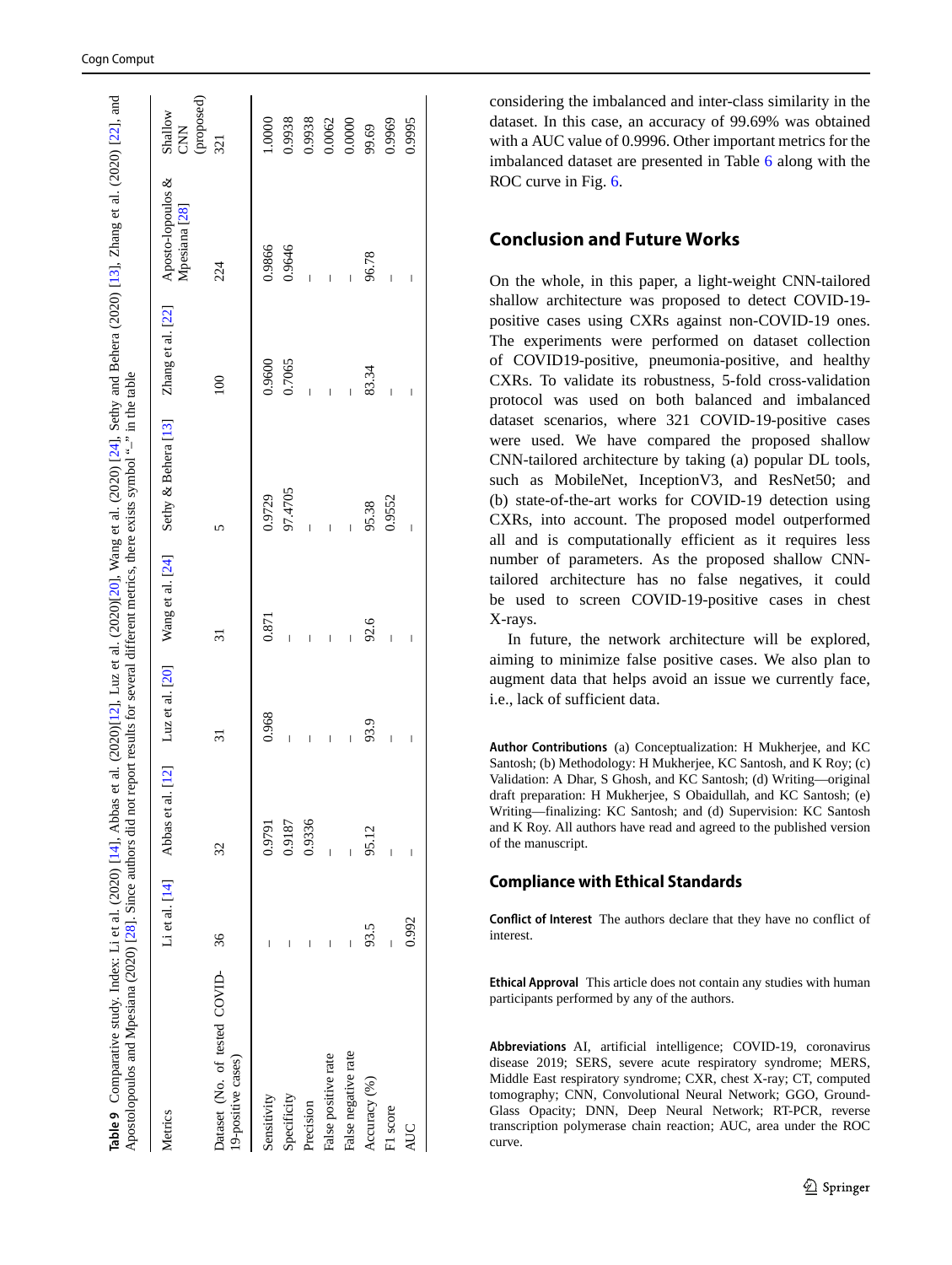#### **References**

- <span id="page-11-0"></span>1. Novel coronavirus – China. 2020. [http://www.who.int/csr/](http://www.who.int/csr/don/12-january-2020-novel-coronavirus-china/en/) [don/12-january-2020-novel-coronavirus-china/en/.](http://www.who.int/csr/don/12-january-2020-novel-coronavirus-china/en/) Accessed 25 March 2020.
- <span id="page-11-1"></span>2. Summary of probable SARS cases with onset of illness from 1 November 2002 to 31 July 2003. 2003. [https://www.who.int/csr/](https://www.who.int/csr/sars/country/table2004_04_21/en/) [sars/country/table2004](https://www.who.int/csr/sars/country/table2004_04_21/en/) 04 21/en/. Accessed 25 March 2020.
- <span id="page-11-2"></span>3. Middle East respiratory syndrome coronavirus (MERS-CoV). 2019. [http://www.who.int/emergencies/mers-cov/en/.](http://www.who.int/emergencies/mers-cov/en/) Accessed 25 March 2020.
- <span id="page-11-4"></span>4. Huang C, et al. Clinical features of patients infected with 2019 novel coronavirus in Wuhan, China. Lancet. 2020;395(10223):497–506. [https://doi.org/10.1016/S0140-6736](https://doi.org/10.1016/S0140-6736(20)30183-5) [\(20\)30183-5.](https://doi.org/10.1016/S0140-6736(20)30183-5) Epub 2020 Jan 24.
- <span id="page-11-5"></span>5. Fang Y, Zhang H, Xie J, Lin M, Ying L, Pang P, Ji W. Sensitivity of chest CT for COVID-19: comparison to RT-PCR in radiology. 2020. [https://doi.org/10.1148/radiol.2020200432.](https://doi.org/10.1148/radiol.2020200432)
- 6. NG M et al. Imaging profile of the COVID-19 infection: radiologic findings and literature review in radiology. Cardiothoracic Imaging 2(1). 2020. [https://doi.org/10.1148/ryct.2020200034.](https://doi.org/10.1148/ryct.2020200034)
- <span id="page-11-6"></span>7. Li Y, Xia L. Coronavirus disease 2019 (COVID-19): role of chest CT in diagnosis and management. Am J Roentgenol: 1–7. 2020. [https://doi.org/10.2214/AJR.20.22954.](https://doi.org/10.2214/AJR.20.22954)
- <span id="page-11-3"></span>8. WHO Coronavirus disease (COVID-2019) situation reports. 2020. [https://www.who.int/emergencies/diseases/](https://www.who.int/emergencies/diseases/novel-coronavirus-2019/situation-reports) [novel-coronavirus-2019/situation-reports,](https://www.who.int/emergencies/diseases/novel-coronavirus-2019/situation-reports) report #133.
- <span id="page-11-7"></span>9. Zhou S, Wang Y, Zhu T, Xia L. CT features of coronavirus disease 2019 (COVID-19) pneumonia in 62 patients in Wuhan, China. Am J Roentgenol: 1–8. [https://doi.org/10.2214/AJR.20.](https://doi.org/10.2214/AJR.20.22975) [22975.](https://doi.org/10.2214/AJR.20.22975)
- <span id="page-11-8"></span>10. Ye Z, Zhang Y, Wang Y, Huang Z, Song B. Chest CT manifestations of new coronavirus disease 2019 (COVID-19): a pictorial review. European Radiology. 2020.
- <span id="page-11-9"></span>11. Yoon S, et al. Chest radiographic and CT findings of the 2019 novel coronavirus disease (COVID-19): analysis of nine patients treated in korea. Korean Journal of Radiology. 2020;21(4):494– 500.
- <span id="page-11-24"></span>12. Abbas A, Abdelsamea MM, Gaber MM. Classification of COVID-19 in chest X-ray images using DeTraC deep convolutional neural network. arXiv[:2003.13815.](http://arxiv.org/abs/2003.13815) 2020.
- <span id="page-11-10"></span>13. Sethy PK, Behera SK. Detection of coronavirus disease (COVID-19) based on deep features. Preprints 2020, 2020030300. 2020.
- <span id="page-11-26"></span>14. Li X, Li C, Zhu D. COVID-Mobilexpert: On-device COVID-19 screening using snapshots of chest X-ray. arXiv[:2004.03042](http://arxiv.org/abs/2004.03042) 43:915–925. 2020.
- <span id="page-11-13"></span>15. Das D, Santosh KC, Pal U. Truncated inception net: COVID-19 outbreak screening using chest X-rays. Physical and Engineering Sciences in Medicine: 1–11. 2020.
- <span id="page-11-14"></span>16. El asnaoui K, Chawki Y. Using X-ray images and deep learning for automated detection of coronavirus disease. Journal of Biomolecular Structure and Dynamics: 1–22. 2020.
- <span id="page-11-15"></span>17. Pereira RM, Bertolini D, Teixeira LO, Silla CN Jr, Costa YM. COVID-19 identification in chest X-ray images on flat and hierarchical classification scenarios. Comput Methods Prog Biomed: 105532. 2020.
- <span id="page-11-16"></span>18. Mangal A, Kalia S, Rajgopal H, Rangarajan K, Namboodiri V, Banerjee S, Arora C. CovidAID: COVID-19 detection using chest X-ray. arXiv[:2004.09803.](http://arxiv.org/abs/2004.09803) 2020.
- <span id="page-11-17"></span>19. Asif S, Wenhui Y, Jin H, Tao Y, Jinhai S. Classification of COVID-19 from chest X-ray images using deep convolutional neural networks. medRxiv. 2020.
- <span id="page-11-25"></span>20. Luz E, Silva PL, Silva R, Moreira G. Towards an efficient deep learning model for COVID-19 patterns detection in X-ray images. arXiv[:2004.05717.](http://arxiv.org/abs/2004.05717) 2020.
- <span id="page-11-22"></span>21. Szegedy C, Vanhoucke V, Ioffe S, Shlens J, Wojna Z. Rethinking the inception architecture for computer vision. In: Proceedings of the IEEE conference on computer vision and pattern recognition; 2016. p. 2818–2826.
- <span id="page-11-11"></span>22. Zhang J, Xie Y, Li Y, Shen C, Xia Y. COVID-19 screening on chest X-ray images using deep learning based anomaly detection. In arXiv. 2020.
- <span id="page-11-19"></span>23. Gan F, Luo C, Liu X, Wang H, Peng L. Fast terahertz codedaperture imaging based on convolutional neural network. Appl Sci. 2020;10:2661.
- <span id="page-11-12"></span>24. Wang L, Lin ZQ, Wong A. COVID-net: a tailored deep convolutional neural network design for detection of COVID-19 cases from chest radiography images. In arXiv. 2020.
- <span id="page-11-18"></span>25. Santosh KC. AI-driven tools for coronavirus outbreak: need of active learning and cross-population train/test models on multitudinal/multimodal data. J Med Syst. 2020;44:93.
- <span id="page-11-20"></span>26. Krizhevsky A, Sutskever I, Hinton GE. Imagenet classification with deep convolutional neural networks. In: Advances in neural information processing systems; 2012. p. 1097– 1105.
- <span id="page-11-21"></span>27. Chen H, Su C. An enhanced hybrid MobileNet. In: 2018 9th international conference on awareness science and technology (iCAST), Fukuoka; 2018. p. 308–312.
- <span id="page-11-27"></span>28. Apostolopoulos ID, Mpesiana TA. Covid-19: automatic detection from x-ray images utilizing transfer learning with convolutional neural networks. Physical and Engineering Sciences in Medicine: 1. 2020.
- <span id="page-11-23"></span>29. Akiba T, Suzuki S, Fukuda K. Extremely large minibatch sgd: training resnet-50 on imagenet in 15 minutes. arXiv[:1711.04325.](http://arxiv.org/abs/1711.04325) 2017.

**Publisher's Note** Springer Nature remains neutral with regard to jurisdictional claims in published maps and institutional affiliations.

**Himadri Mukherjee** has completed B.Sc. in Computer Science from Acharya Prafulla Chandra College, M.Sc. (Gold Medalist) in Computer Science from West Bengal State University in the year 2013 and 2015 respectively. He is currently a Research Scholar in the Department of Computer Science of the same University. He has published more than 50 Research papers in reputed conferences and journals. His research interest includes Audio Signal Processing, Music Processing, Image Processing, Natural Language Processing, Pattern Recognition, and Machine Intelligence.

**Subhankar Ghosh** has received B.Sc. degree in Computer Science from University of Calcutta, Kolkata, in 2013 and M.Sc. degree in the discipline from West Bengal State University in 2016. He is currently working as a project assistant in Indian Statistical Institute, Kolkata. His research interests include image processing, computer vision and deep learning.

**Ankita Dhar** has completed B.Sc. in Computer Science from East Calcutta Girls' College, M.Sc. (Gold Medalist) in Computer Science from West Bengal State University in the year 2011 and 2013 respectively. She is currently a DST Inspire Fellow and working as a Research scholar in the department of Computer Science of the same University. She has presented/published around 11 research papers in reputed conferences and journals. Her research interest includes Natural Language Processing, Information Retrieval, Audio Signal Processing, and Machine Intelligence.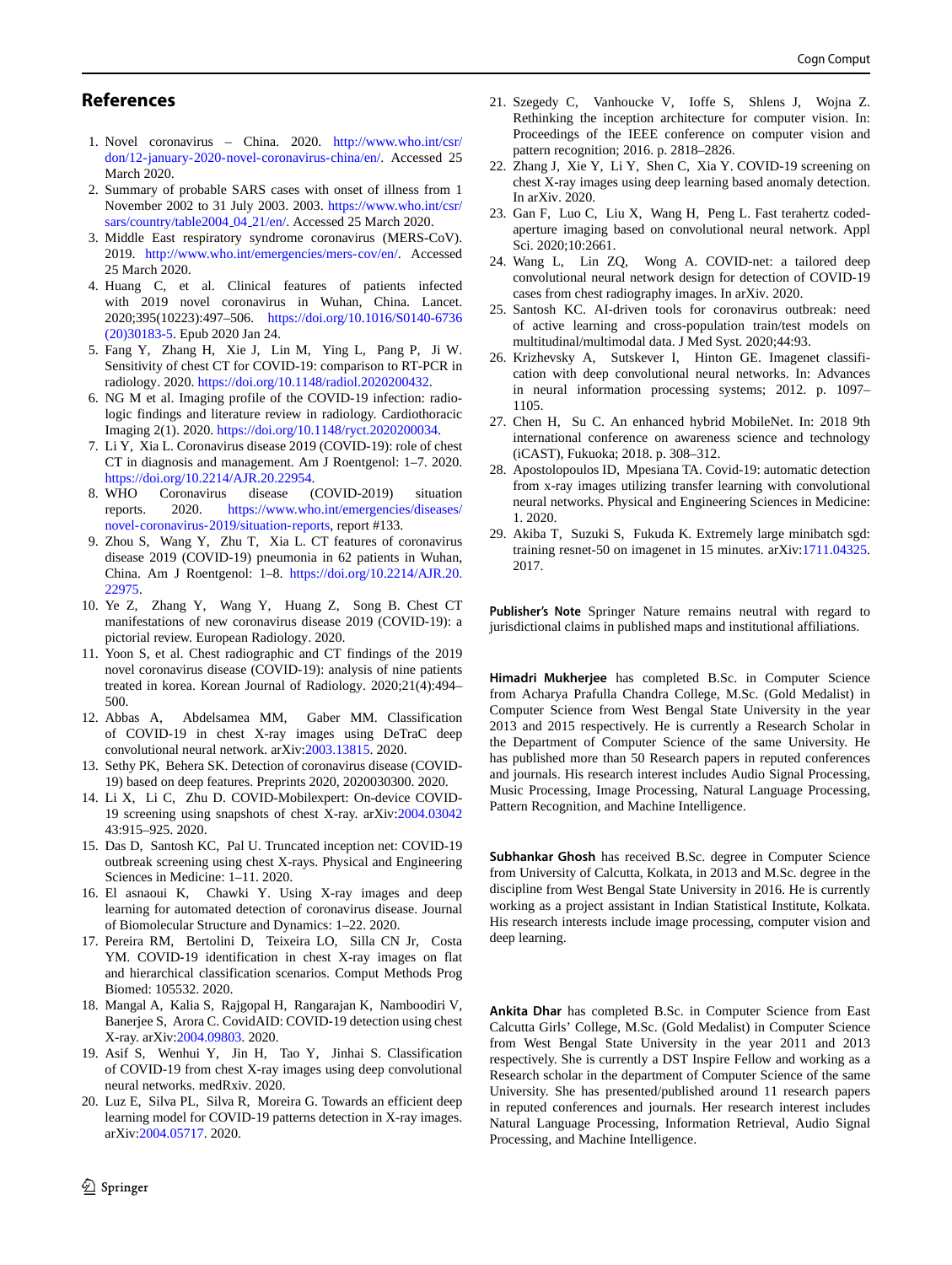**Sk Md Obaidullah** has completed Ph.D(Engg.) from Jadavpur University, M.Tech in Computer Science & Application from University of Calcutta and B.E in Computer Science & Engineering from Vidyasagar University in the year 2017, 2009, and 2004 respectively. He was Erasmus Post-Doctoral fellow at University of Evora, Portugal from Nov. 2017 to Sept. 2018. He has more than 11 years of professional experience including 2 years in industry and 9 years in academia out of which 5 years of research. Presently he is working as an Assistant Professor in the Department of Computer Science & Engineering, Aliah University, Kolkata. He has published more than 50 research papers in reputed peer reviewed journal and national/international conferences. His research interests are Document Image Processing, Pattern Recognition, Computer Vision, and Audio Signal Processing.

**K. C. Santosh** Dr. KC Santosh (IEEE Senior Member) is the Chair & Associate Professor of the Department of Computer Science at the University of South Dakota (USD). Before joining USD, Dr. Santosh worked as a Research Fellow at the US National Library of Medicine (NLM), National Institutes of Health (NIH). He worked as a Postdoctoral Research Scientist at the LORIA Research Centre, Universite de Lorraine, in direct collaboration with ITESOFT, France. He also served as a Research Scientist at the INRIA Nancy Grand Est Research Centre, France, where he has received his Ph.D. diploma in Computer Science. Dr. Santosh has published 70 peer-reviewed research articles, 100 conference proceedings, and 11 book chapters. He has authored 4 books, and edited 5 books, 14 journal issues, and 6 conference proceedings. He is currently Editor-In-Chief of IJSIP and an Associate Editor for several journals, such as International Journal of Machine Learning & Cybernetics and IEEE Access. He has also chaired more than 10 international conference events. His research projects have been funded by multiple agencies, including the SDCRGP, Department of Education (DOE), and the National Science Foundation (NSF). Dr. Santosh is the proud recipient of the Presidents Research Excellence Award (USD, 2019) and an award from the Department of Health & Human Services (2014).

**Kaushik Roy** has completed B.E in Computer Science & Engineering from NIT Silchar, M.E and PhD(Engg.) in Computer Science & Engg. from Jadavpur University in the year 1998, 2002, and 2008 respectively. He is currently working as a Professor and Head of the Department of Computer Science, West Bengal State University, Barasat, India. In 2004, he has received Young IT Professional award from Computer Society of India. He has published more than 150 research papers/book chapters in reputed conferences and journals. His research interest includes pattern recognition, document image processing, medical image analysis, online handwriting recognition, speech recognition, and audio signal processing. He is Life Member of IUPRAI (an unit of IAPR) and Computer Society of India.